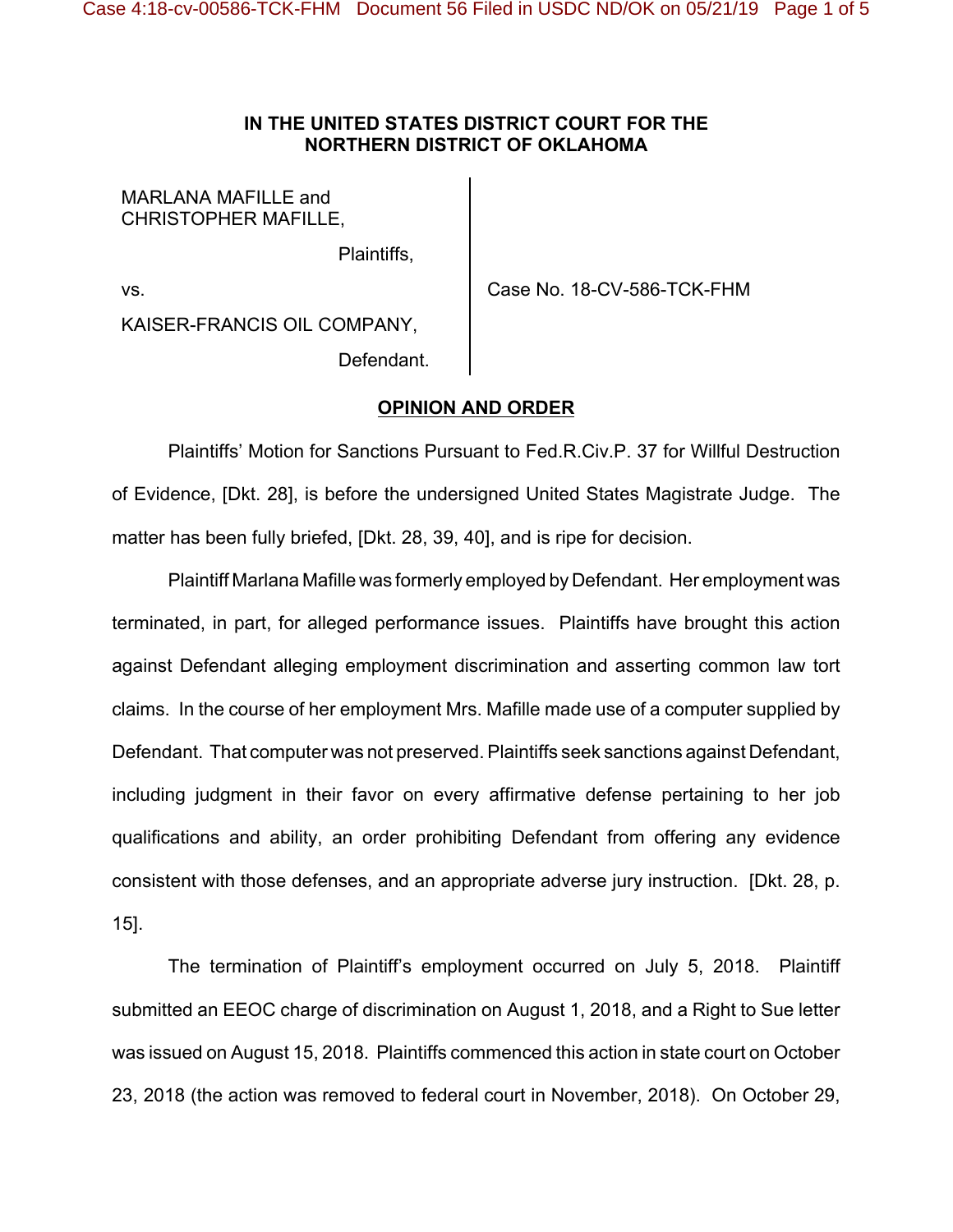2018, Defendant's counsel Erica Dorwart, sent an email to Plaintiffs' counsel instructing them about Plaintiffs' obligation to preserve data on all electronic media. [Dkt. 28-10]. In a subsequent email, Ms. Dorwart further lectured Plaintiffs about their duty to preserve evidence. [Dkt. 28-11]. It has been established through the deposition testimony of Kirk Walker, an IT supervisor for Defendant, that Mrs. Mafille's computer and the data thereon was not preserved. On November 3, 2018, Mrs. Mafille's computer was given to a charitable organization with other retired computers and thereafter the data contained on the computer was presumably destroyed. [Dkt. 28-2]. Mrs. Mafille states that she "is unaware of the extent of information that might have been on her [work] computer." [Dkt. 28-15]. However, Plaintiffs assert that Mrs. Mafille's workplace computer was willfully and intentionally destroyed, that it may have provided a "treasure trove" of information concerning her work performance over the entire term of her employment, and that as a result Mrs. Mafille has been irretrievably prejudiced. [Dkt. 28, p. 15].

In defense of its failure to preserve the computer, Defendant makes what the court views as an ill-considered assertion that if Plaintiffs had made a request for the computer earlier than they did, the computer could have been pulled and saved. [Dkt. 39, p. 8]. As evidenced by the emails from Defendant's attorney lecturing Plaintiffs about their obligation to preserve electronically stored evidence, it is abundantly clear that counsel was aware of Defendant's own responsibility in this regard. The duty to preserve the electronically stored evidence exists independent of a specific request that the evidence be preserved. It is exceedingly poor form, and beyond zealous advocacy, for Defendant to attempt to blame Plaintiffs for its own obvious failing. The court finds that Mrs. Mafille's work computer should have been preserved and further that Defendant is solely and entirely at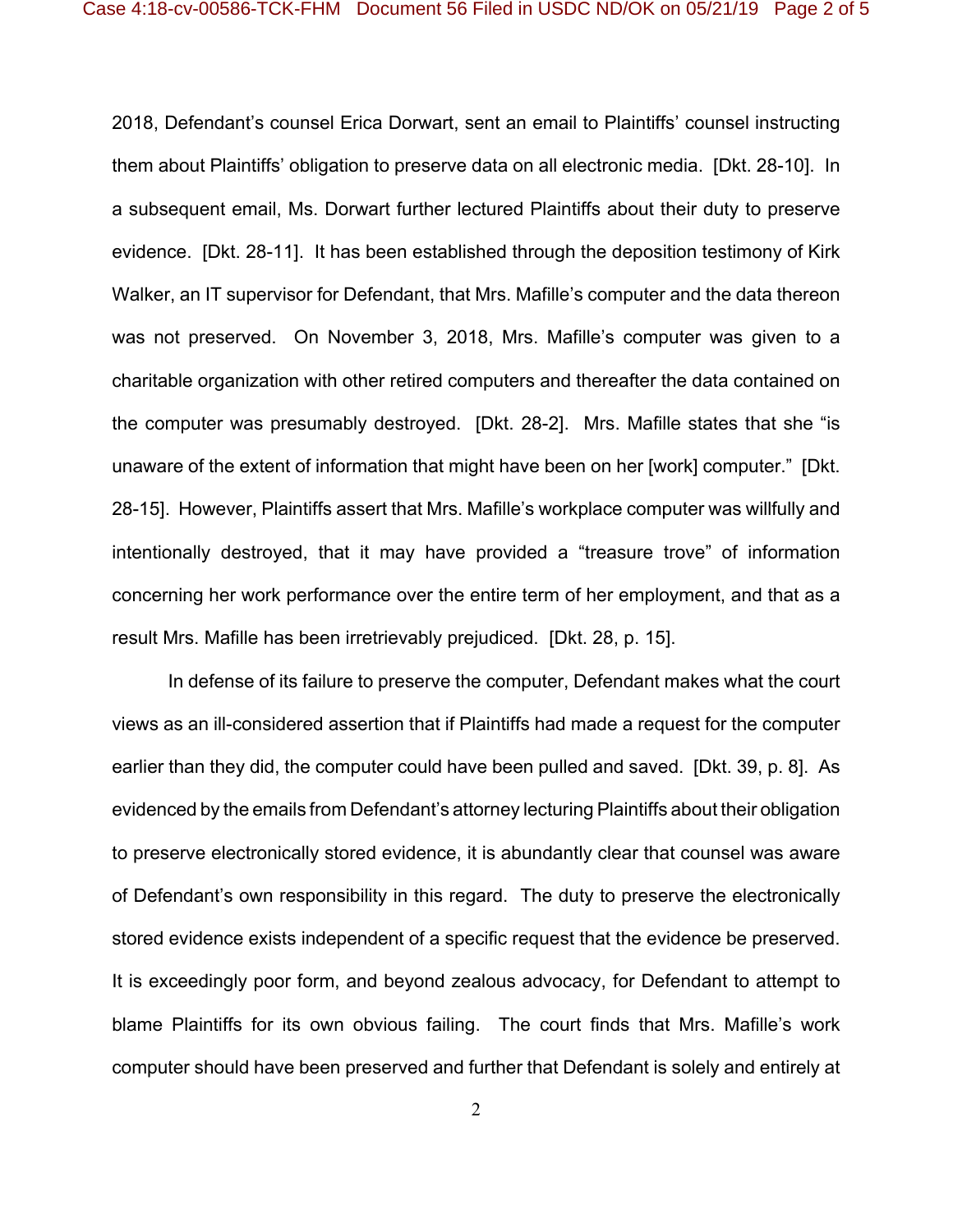fault for failing to take reasonable steps to preserve the computer. However, that finding

does not necessarily equate to an award of the sanctions Plaintiffs have requested.

Fed.R.Civ.P. 37(e) addresses the topic of failure to preserve electronically stored

information and provides:

If electronically stored information that should have been preserved in the anticipation or conduct of litigation is lost and it cannot be restored or replaced through additional discovery, the court:

(1) upon finding prejudice to another party from loss of the information, may order measures no greater than necessary to cure the prejudice; or

(2) only upon finding that the party acted with the intent to deprive another party of the information's use in the litigation may:

> (A) presume that the lost information was unfavorable to the party;

> (B) instruct the jury that it may or must presume the information was unfavorable to the party; or

(C) dismiss the action or enter a default judgment.

As the ones seeking relief, Plaintiffs have the burden to show that Rule 37(e) is applicable.

The requirement of a showing of prejudice is also embodied in case law. "[S]poliation

sanctions are proper when (1) a party has a duty to preserve evidence because it knew,

or should have known, that litigation was imminent, and (2) the adverse party was

prejudiced by the destruction of the evidence." *Turner v. Public Service Company of*

*Colorado*, 563 F.3d 1136, 1149 (10th Cir. 2009).

Defendant asserts that sanctions are not appropriate because Plaintiffs have not

demonstrated they have been prejudiced by the loss of Mrs. Mafille's work computer.

According to Defendant, a policy was in place requiring that materials be uploaded to

Defendant's LAN Server daily. As a result, there should not have been relevant materials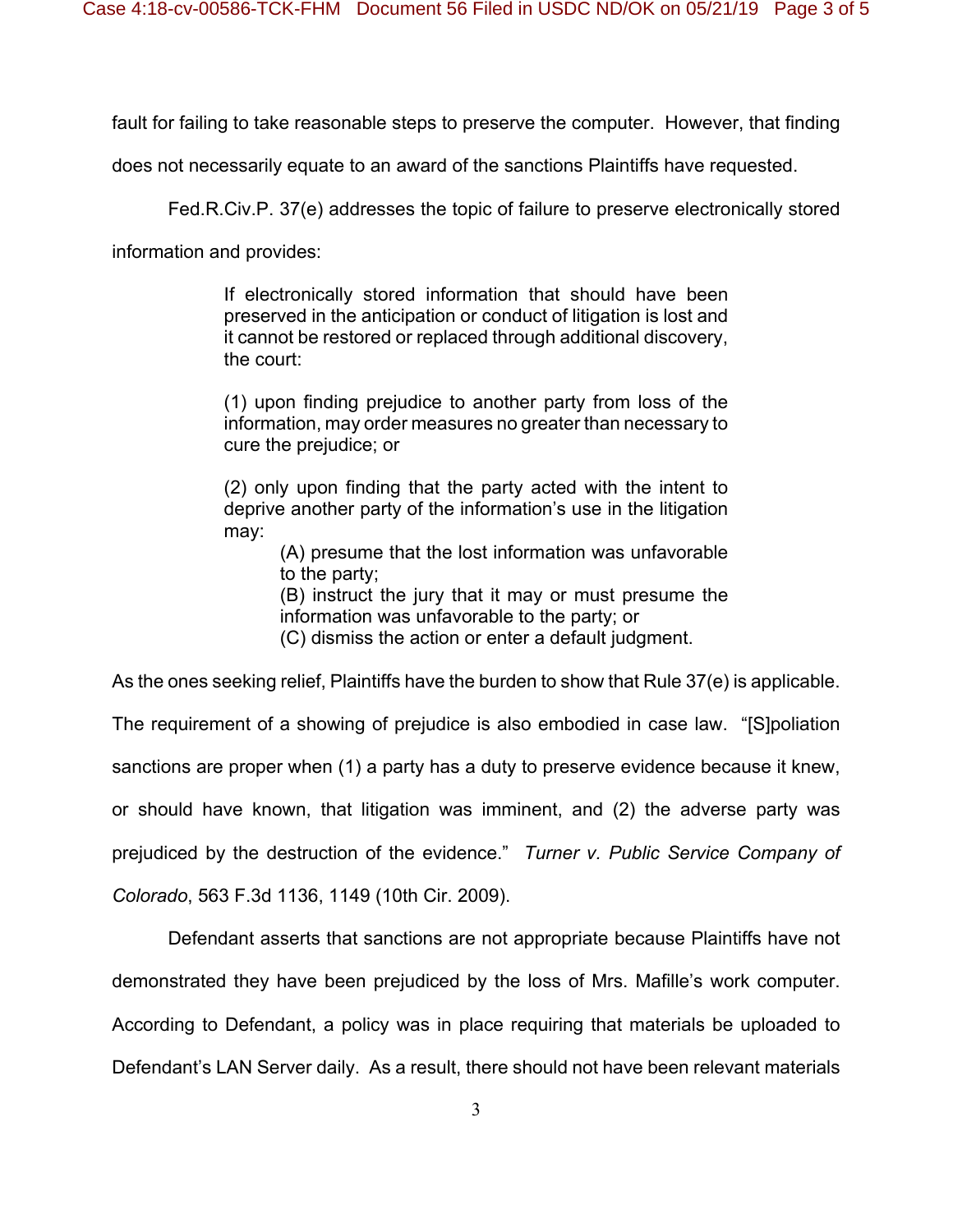on the subject computer that are not also accessible on the LAN Server. $^{\rm 1}$  Defendant also asserts that it has requested Plaintiffs to identify what items were on Mrs. Mafille's computer so an attempt can be made to recover the items from the LAN Server, but Plaintiffs have not identified any such items.

Before an order of sanctions may be entered, there must be a showing of prejudice. *See Turner v. Pub.Serv.Co. of Colorado*, 563 F.3d 1136, 1150 (10th Cir. 2009)(finding trial court did not abuse discretion by refusing to impose sanction where there was no evidence that party was "actually rather than theoretically" prejudiced by loss of documents), *Burlington N. & Santa Fe Ry. Co v. Grant*, 505 F.3d 1013, 1032 (10th Cir. 2007)(district court denial of sanctions affirmed where there was no meaningful evidence of actual, rather than theoretical prejudice). In this case there has been no showing that any information necessary to the prosecution of Plaintiffs' claims or necessary to counter the defenses asserted is unavailable to them. In the absence of such a showing the court must find that Plaintiffs have not suffered any prejudice as a result of the destruction of Mrs. Mafille's work computer.

Plaintiffs' Motion for Sanctions, [Dkt. 28], is DENIED without prejudice to reassertion of the motion if through discovery it is determined that some specific evidence is beyond

 $^{\rm 1}$  The court views Defendant's references to its policy requiring daily posting the LAN Server as relevant only to the question of whether the information that was on the computer is otherwise available and the attendant absence of prejudice, not as some sort of safe harbor or excuse for Defendant's failure to preserve the computer, as was its duty.